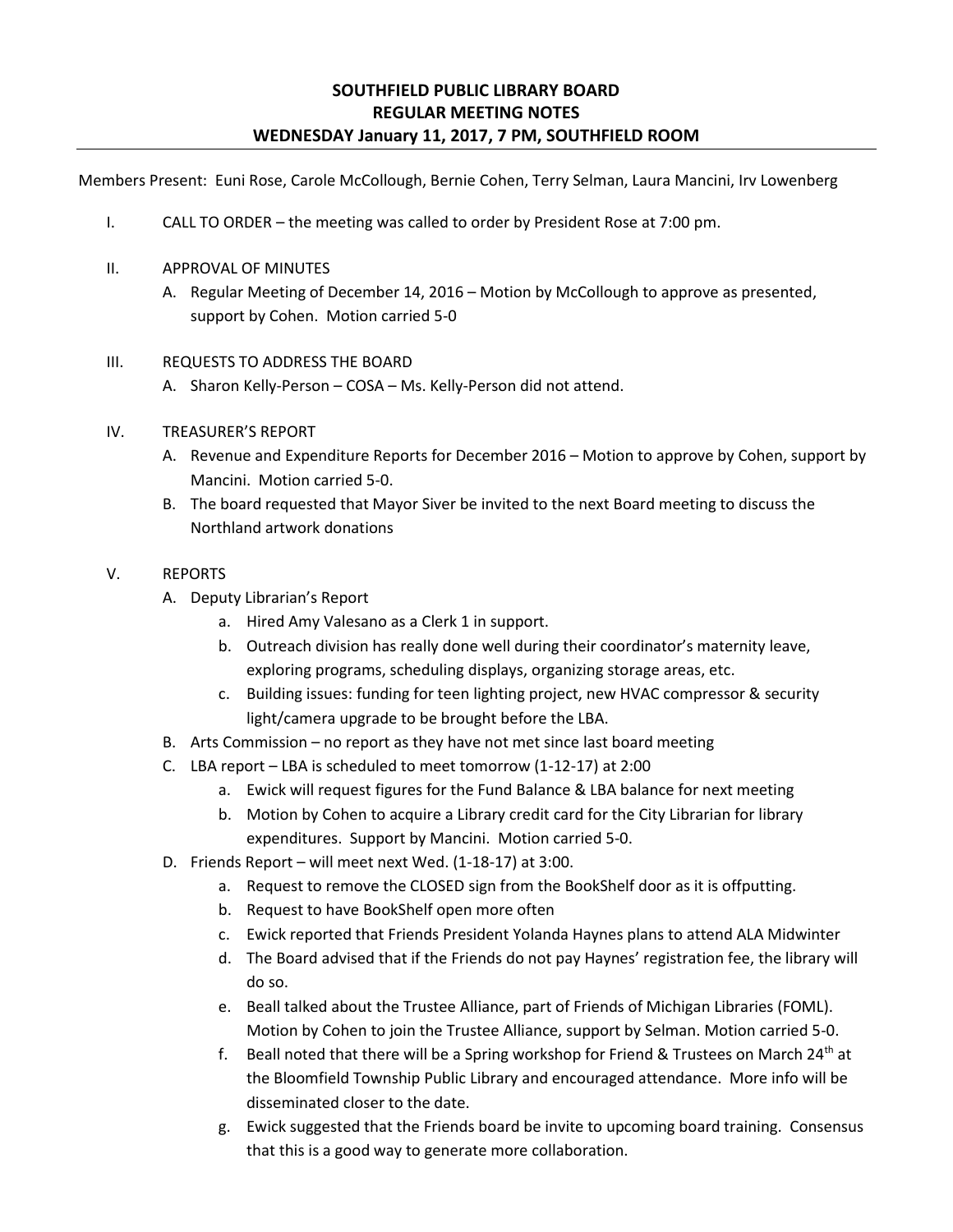VI. OLD BUSINESS – There was no old business.

#### VII. NEW BUSINESS

- A. Strategic Planning –Ewick shared that the management team is working on planning out what can be done in 2017; and prompted discussion within the board along similar lines. Mancini asked why SPL has a circulation rate so much lower than comparable libraries. Investigation is needed to answer that question, but major causes include community demographics, the reduction of hours and SPL's smaller materials' budgets. As a result of the discussion, Ewick & Beall will bring recommendations from the 2015 Schroer report to the February meeting.
- B. Ewick will attend Total Living Commission Jan. 25<sup>th</sup> @ 6:30 to share what the library is doing in Senior Citizen programming (see handout), and how we are working toward restoring hours.
- C. State of the City address: 3/20/17 at 11:30 (Best Western Premiere Hotel ) Rose, Selman & McCollough stated they will attend.

#### VIII. ALL OTHER BUSINESS

- A. Programming Ewick noted these upcoming programs
	- a. Internet: Fake News program Jan.  $28<sup>th</sup>$  @ 3:00
	- b. Congresswoman Lawrence swearing in Jan.  $17<sup>th</sup>$  @ 5:30
	- c. MLK Walk library will have a table at the event on Monday 1-16-17
- B. Correspondence/Articles Ewick shared the following information
	- a. By-Laws and City Charter info on the Library
	- b. Upcoming webinar from WebJunction for trustees 1-26-17 at 3:00
	- c. Two proposed letters to patrons
		- i. Patron walked out with a mesh library bag after being told it should not be taken. His proposed action was to place a \$20 fee on her library record. There was much discussion about how to proceed. Ewick was instructed to block the patron's record. We should treat the instance as we would when banning a patron for any other misbehavior.
			- 1. Cohen made a motion to amend the schedule of fees to include library property such as these bags, retroactive to January 1, 2017. Support by Selman. 2-AYE votes: Cohen, Selman; 1-NAY vote: Mancini; 1- ABSTENTION: McCollough. Motion carried 2-1-1. There was more discussion after the vote. Matter will be revisited in February.
		- ii. Patron complained that the library should not put up the African American poster display until Black History month. She feels we do too much geared African Americans. Ewick had written a letter explaining that the posters are up to celebrate MLK day, and asked if the patron had suggestions for other types of displays. After board discussion, Ewick was instructed that no response needed to be made. Just let it go.
- C. Other President Rose requested that the board member contact list be updated to include cell phone numbers. This will be done and distributed.
- IX. PUBLIC COMMENTS There were no public comments.